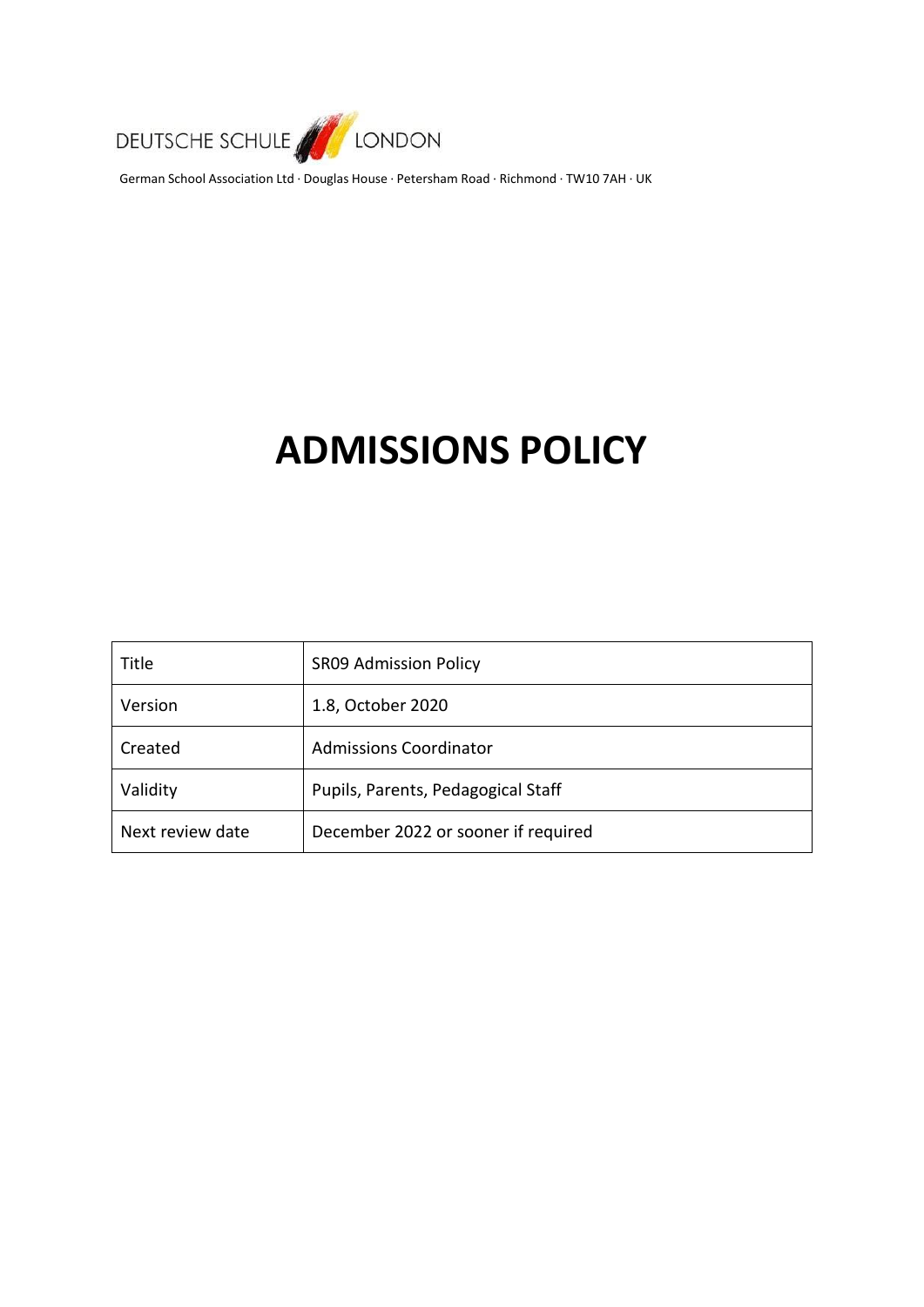## **1. Introduction**

Admissions to the Deutsche School London are considered in line with the School's ethos of being an international, open-minded community which embraces diversity. We endeavour to work hand-in-hand with all members of our community, which includes pupils, parents/carers, staff, and this begins upon application for a place at the School.

# **2. Equal Treatment, Special Educational Needs and Disabilities**

We treat admission applications from all candidates equally in line with this policy regardless of applicants' actual or perceived race, religion or belief, sex, sexual orientation, gender reassignment, pregnancy or maternity or that of a person with whom they are associated e.g. their parent/carer.

We welcome candidates with special educational needs and disabilities (SEND) and will not treat applicants less or unfavourably as a consequence of their actual or perceived disability or that of a person with whom they are associated. The School will make reasonable adjustments to accommodate the needs of such candidates in accordance with the Equality Act 2010.

Parents/carers are required to notify us of any known SEND a candidate has that may hinder the candidate's ability to fully participate in the admissions process and/ortake full advantage of their education at the School when an admissions application is made. We require this information in order to determine, in consultation with parents/carers, whether reasonable adjustments are required and can be made to accommodate the candidate's needs during the admissions process and, should they become a pupil at the School, during their education with us.

# **3. Admissions Criteria and Procedure**

Admissions applications must be made using the School's application forms, which are available [here.](https://www.dslondon.org.uk/admissions/registration-deregistration)

Parents/carers of candidates must return the completed application form with a £500 nonrefundable registration fee.

Following receipt of the form and associated fee further information may be requested.

As an accredited German school abroad we offer a broad, demanding curriculum for boys and girls aged from 3 to 19 years, based on recognised German and international educational standards. The School fosters a culture in which the German language is taught, German educational content is conveyed and a diverse and realistic image of today's Germany is presented.

In accordance with the German School's charitable objectives and its mission statement, the school follows the German school curriculum, and pupils complete their compulsory examinations in the German language. The language in which most of the lessons are taught at the school is German.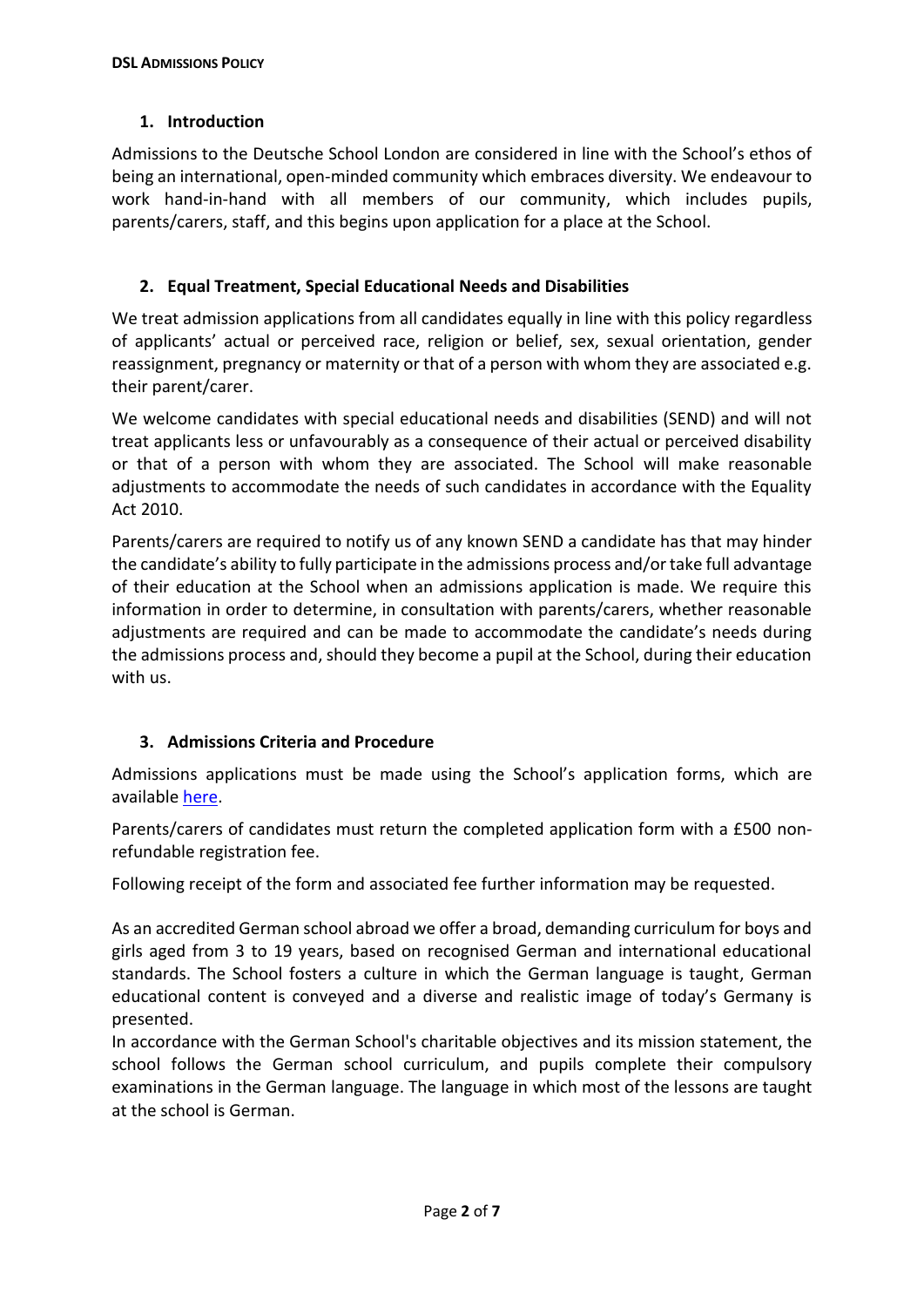Pupils who wish to enter the Primary or Secondary School stages of the German School must accordingly have, or be able to demonstrate the capacity to acquire the requisite linguistic ability to follow the lessons and curriculum taught in the German language as appropriate to the stage/year group of their admission. An assessment of German language ability may be necessary before admission, and pupils may be required to perform an aptitude test.

# **3.1 Kindergarten and Pre-School Admissions**

We cater for children aged between 3 and 6 years old in our Kindergarten and Pre-School.

The following requirements apply to Kindergarten and Pre-School admissions applications:

- Children must be 1 year old or over to apply for a place.
- Kindergarten children must be three years old and Pre-School children must be 5 years old on their proposed first day. (Cut-off date 30.09.)
- Children must be toilet-trained.
- Children must have a basic understanding of the German language; parents/carers should actively support their child´s German language development at home.
- Submission of birth certificates
- German language assessment/reference
- Admissions interview

In the event that the number of applications exceeds the number of available places for a given academic year, the School gives priority to candidates in the following order:

- 1. Children with siblings already at the German School.
- 2. In chronological order of the date of receipt of their application.

#### **3.2 Primary and Secondary School Admissions**

We accept applications for places commencing at the start of Years 1 to 11.

We also accept mid-year applications, if places are available in the year group. Please note that for acceptance mid-year in year 11 special conditions apply, which are explained below.

#### **3.2.1 The following requirements apply to Primary School admissions applications year 1-4:**

 Sound knowledge of the German language; parents/carers must actively support the use of German.

The School will assess whether the above requirements are met by one or more of the following:

 Latest two school reports and if applicable Education Health and Care Plan and appended reports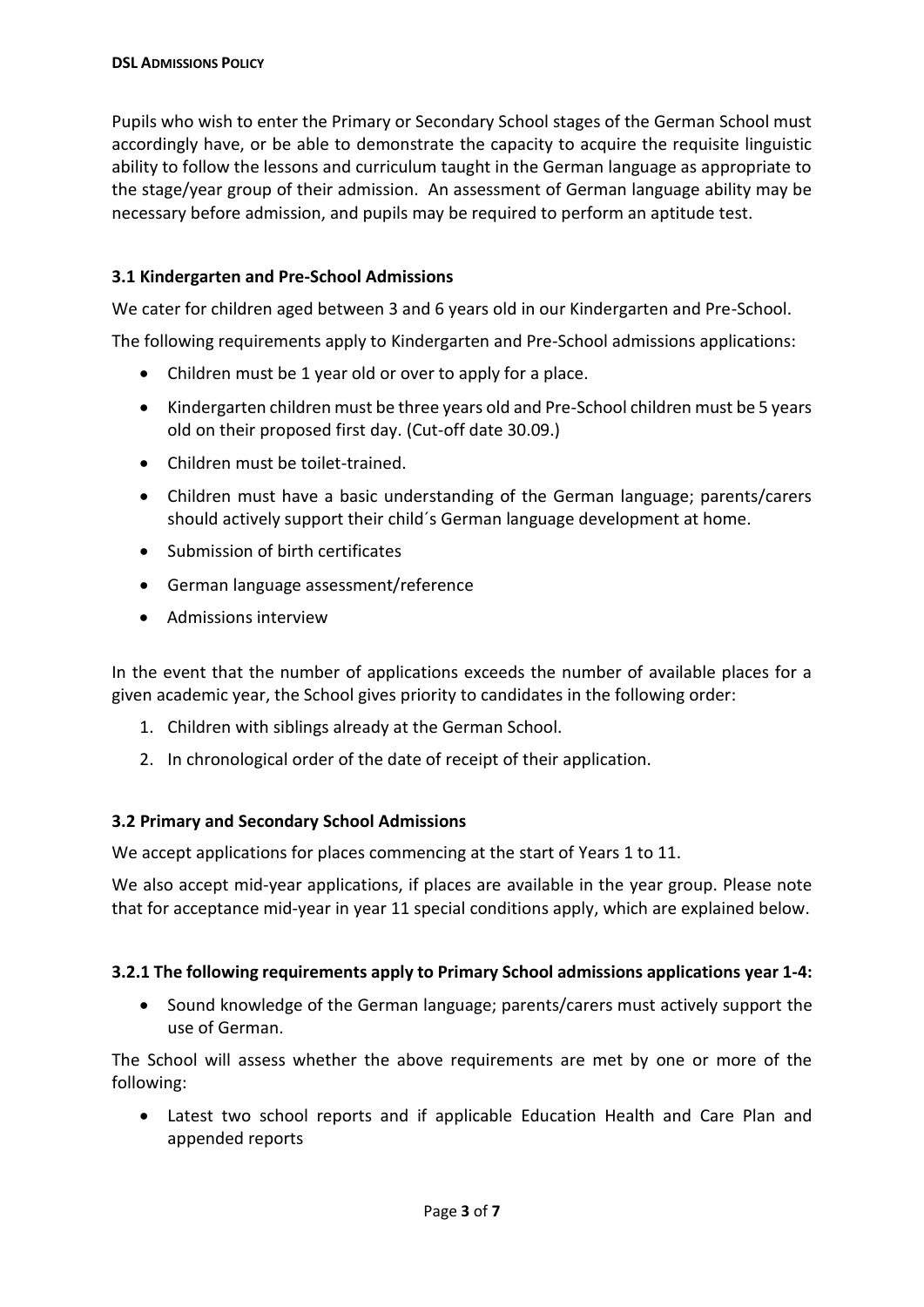- Birth certificate, information collected from application form, references
- Interview and language assessments

In the event that the number of applications exceeds the number of available places for a given academic year, the School gives priority to candidates in the following order:

- 1. Children applying from a school in which the main language of tuition is German, who request admission to the school in order to ensure continuity of education before returning to a German school.
- 2. Children with siblings already at the School.
- 3. In chronological order of the date of receipt of their application.

# **3.2.3 The following requirements apply to Secondary School admissions applications year 5-9:**

- Sound knowledge of the German language (written and oral); parents/carers must actively support the use of German.
- Grades to meet requirements of year group

The School will assess whether the above requirements are met by one or more of the following:

- Latest two school reports and if applicable Education Health and Care Plan and appended reports
- Birth certificate, information collected from application form, references
- Oral and written language assessments in German and English
- Curriculum prerequisites for HL/SL or levels of Gymnasium/Realschule/Hauptschule, when arriving from a school in Germany

In the event that the number of applications exceeds the number of available places for a given academic year, the School gives priority to the candidates in the following order:

- 1. Children applying from a school in which the main language of tuition is German, who request admission to the school in order to ensure continuity of education before returning to a German language school.
- 2. Children with siblings already at the School.
- 3. In chronological order of the date of receipt of their application.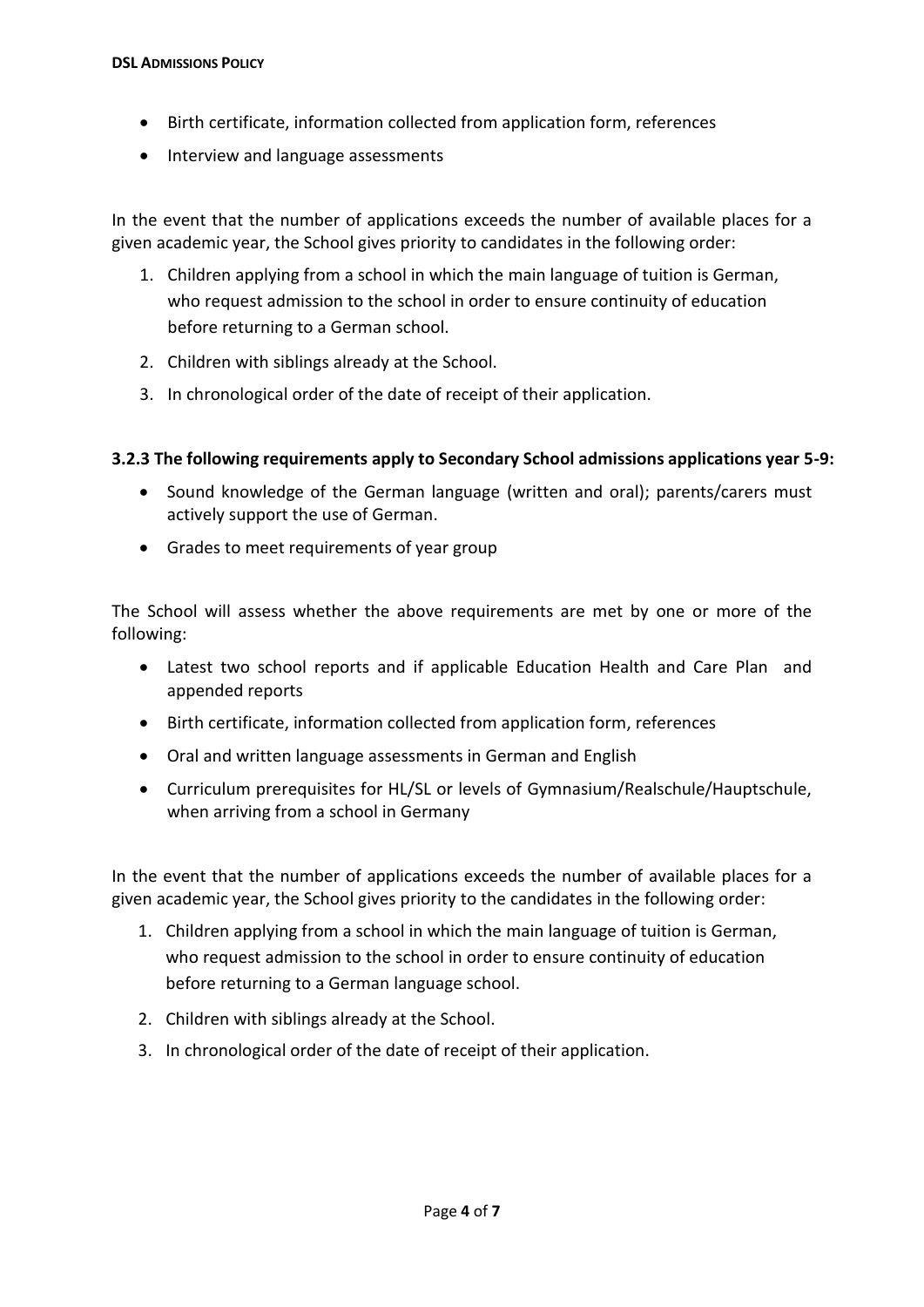# **3.2.4 The following requirements apply to Secondary School admissions applications years 10 to 12**

- Sound knowledge of the German language (written and oral).
- Grades to meet requirements of year group

The School will assess whether the above requirements are met by one or more of the following:

- School reports year  $8 10$  and if applicable Education Health and Care Plan and appended reports
- Birth certificate, information collected from application form, references
- Oral and written language assessments in German and English
- Mittel-/Oberstufenberatung: Subject choices and requirements, second foreign language requirements for DIA and IB
- All applications for year 11 and some for year 10 need to be authorised by the German School Authorities (the Kultusministerkonferenz or Standing Conference of Education and Cultural Affairs, hereinafter KMK). Application to KMK may require up to one month to process.

#### **3.2.5 Special requirements for admission into the Qualifikationsphase (Year 11)**

- *Realschule* pupils with permission at the end of Year 10 to switch to the *Gymnasium:* This must be explicitly stated in the Year 10 report of the school, which the pupil is coming from. This is typically awarded when the pupil's average mark in German, foreign languages, maths and a science is 2.5 or above. These pupils must repeat Year 10 as a *Gymnasium* year.
- *Gymnasium* pupils who will receive a report at the end of Year 10 permitting their admission into Year 11.
- Pupils with different schooling, which the KMK recognises as a qualification for switching to the upper years of the *Gymnasium* can be admitted to Year 11.
- Generally, pupils cannot be admitted to Year 12. Special exceptions require a written application to the KMK.
- Pupils admitted to year 11 are eligible to participate in the dual programme/sign up for the IB Diploma or the Course Candidate Programme in consultation with the coordinator, taking into consideration their academic record/standing.

# **3.3 Deferred Entry**

In general, we do not offer the option for a prospective pupil to defer their admission to a later year.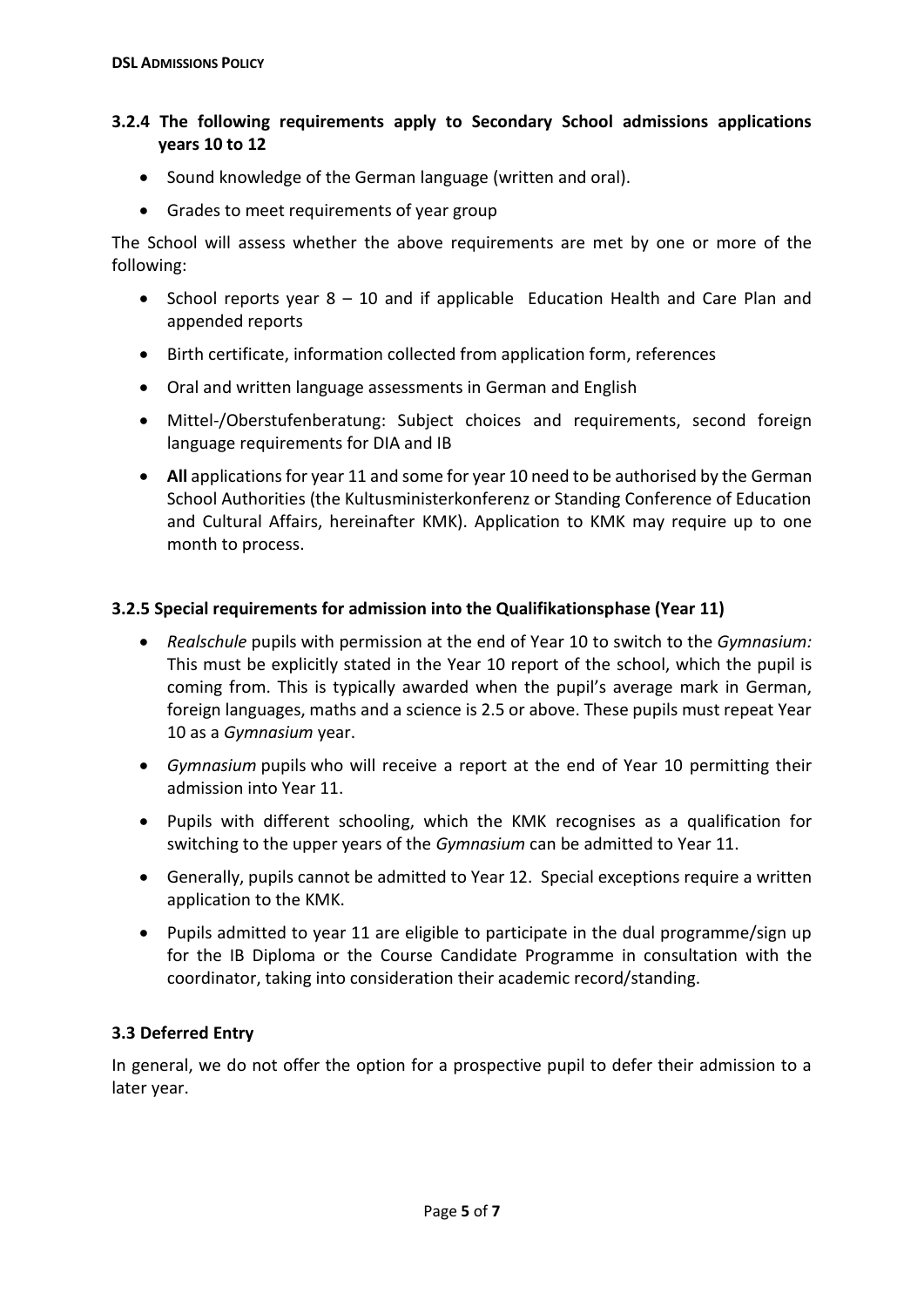#### **3.4 Overseas applicants and visa requirements**

As an international school, we welcome applications from candidates who live overseas.

We are not licensed by UK Visas and Immigration (UKVI) to sponsor pupils who require a visa to study in the UK. The candidate and their parent/carer are responsible for applying to UKVI and to inform the School that their application has been made.

#### **3.5 Age and Year of Admission**

The School may, at its discretion, offer a place to a candidate one year below or above the standard year group which they have applied for if we consider it to be in the best interests of the child.

## **3.6 German Language Proficiency**

When considering an application, we may refer to the "Common European Framework of Reference for Languages" CEFR ([https://www.coe.int/en/web/common-european](https://www.coe.int/en/web/common-european-framework-reference-languages/level-descriptions)[framework-reference-languages/level-descriptions\)](https://www.coe.int/en/web/common-european-framework-reference-languages/level-descriptions). The CEFR can give parents an orientation and indication in regard to the language levels excepted. Please note that a CEFR level is not necessarily a guarantee for admission.

## **3.7 Re-applying**

Candidates who were not offered a place in response to their admission application may reapply for a place commencing in the following academic year.

#### **3.8. Guest Students**

We accept guest students up to year 10 for a minimum of one half term (the period between two holiday blocks). We do not accept guest students in the Qualifikationsphase (year 11 and 12). The maximum stay as a guest student is 6 month. For guest students staying a whole year the normal application and de-registration rules apply.

Guest Students will normally not receive a grading certificate. They will only be given an overview of their achievements.

The applicable German legislation is reproduced for ease of reference: *Gastschülerinnen und Gastschüler werden in der Regel nicht mit dem Ziel eines Abschlusses beschult. Sie erhalten kein Zeugnis, sondern eine Leistungsübersicht. In begründeten Ausnahmefällen erfolgt ein Einzelfallantrag, der die DIA PO/Richtlinien und die SEK I PO berücksichtigt.*

*Auslandsschulgesetz §5: Ein Anspruch auf Beschulung an einer Deutschen Auslandsschule besteht nach diesem Gesetz nicht.*